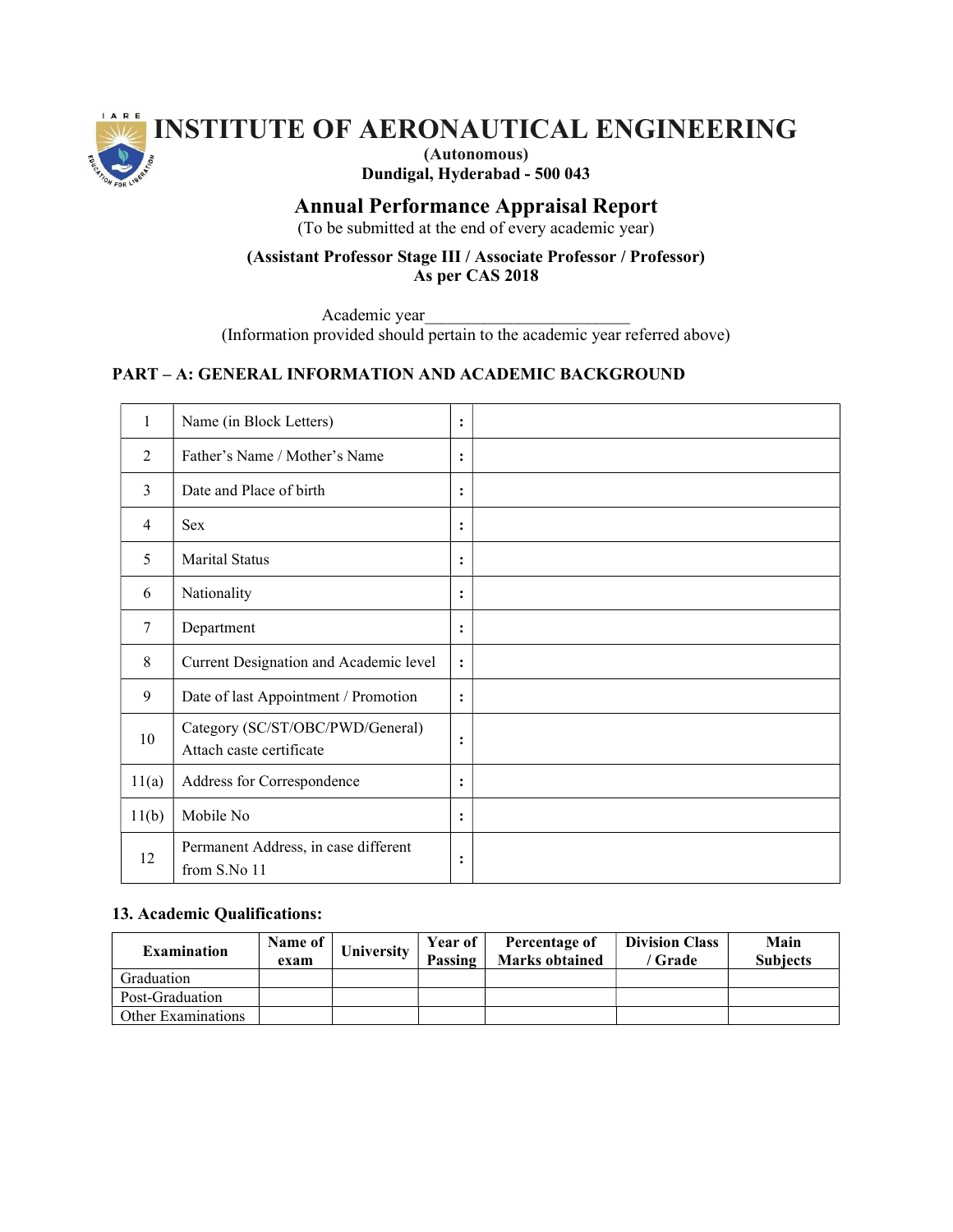## 14. Research Degree (s)

| <b>Degree</b> | Name of the<br>university | <b>Title of</b><br>dissertation/thesis | Date of submission | Date of award |
|---------------|---------------------------|----------------------------------------|--------------------|---------------|
| M.Phil.       |                           |                                        |                    |               |
| Ph.D/D.Phil.  |                           |                                        |                    |               |
| D.Sc/D.Lit.   |                           |                                        |                    |               |

15. Courses taught at various levels during the academic year (Name the course giving details):

- (a) Undergraduate :
- (b) Postgraduate :

#### 16. Field of Specialization under the Subject/Discipline:

#### 17. Details of Course / Programmes / Workshop / MOOCs attended or completed.

## 17.1 Details of refresher/orientation course/research methodology/workshop/syllabus up-gradation/ teaching —learning-evaluation/technology programmes/Faculty Development Programme

| S.No. | <b>Details</b> | Place | Period |    | <b>Sponsoring/Organising</b> |
|-------|----------------|-------|--------|----|------------------------------|
|       |                |       | From   | To | <b>Agency</b>                |
|       |                |       |        |    |                              |
|       |                |       |        |    |                              |
|       |                |       |        |    |                              |

#### 17.2 MOOCs completed with e-certification

| S.No. | Details of<br><b>MOOC</b> | <b>Subject</b> | <b>Certification</b><br>providing agency | Date of<br><b>Certification</b> | Level<br>(UG/PG/Other) | E-certification |
|-------|---------------------------|----------------|------------------------------------------|---------------------------------|------------------------|-----------------|
|       |                           |                |                                          |                                 |                        |                 |
|       |                           |                |                                          |                                 |                        |                 |

#### 17.3 Contribution towards development of e-content / MOOCs in 4- quadrants

| S. No. | <b>Details of E-</b><br>contents/MOOCs<br>in 4-quadrants | <b>Ouadrants</b><br>developed | No. of<br><b>Modules</b> | Course | <b>Sponsoring</b><br>agency | Year | Level<br>(UG/PG/Other) |
|--------|----------------------------------------------------------|-------------------------------|--------------------------|--------|-----------------------------|------|------------------------|
|        |                                                          |                               |                          |        |                             |      |                        |
|        |                                                          |                               |                          |        |                             |      |                        |

#### 17.4 Contribution towards conduct of MOOCs

|       | <b>Details of MOOCs</b> | Subject | Sponsoring | Level         | E-certification |
|-------|-------------------------|---------|------------|---------------|-----------------|
| .S.NO |                         |         | agency     | (UG/PG/Other) | no              |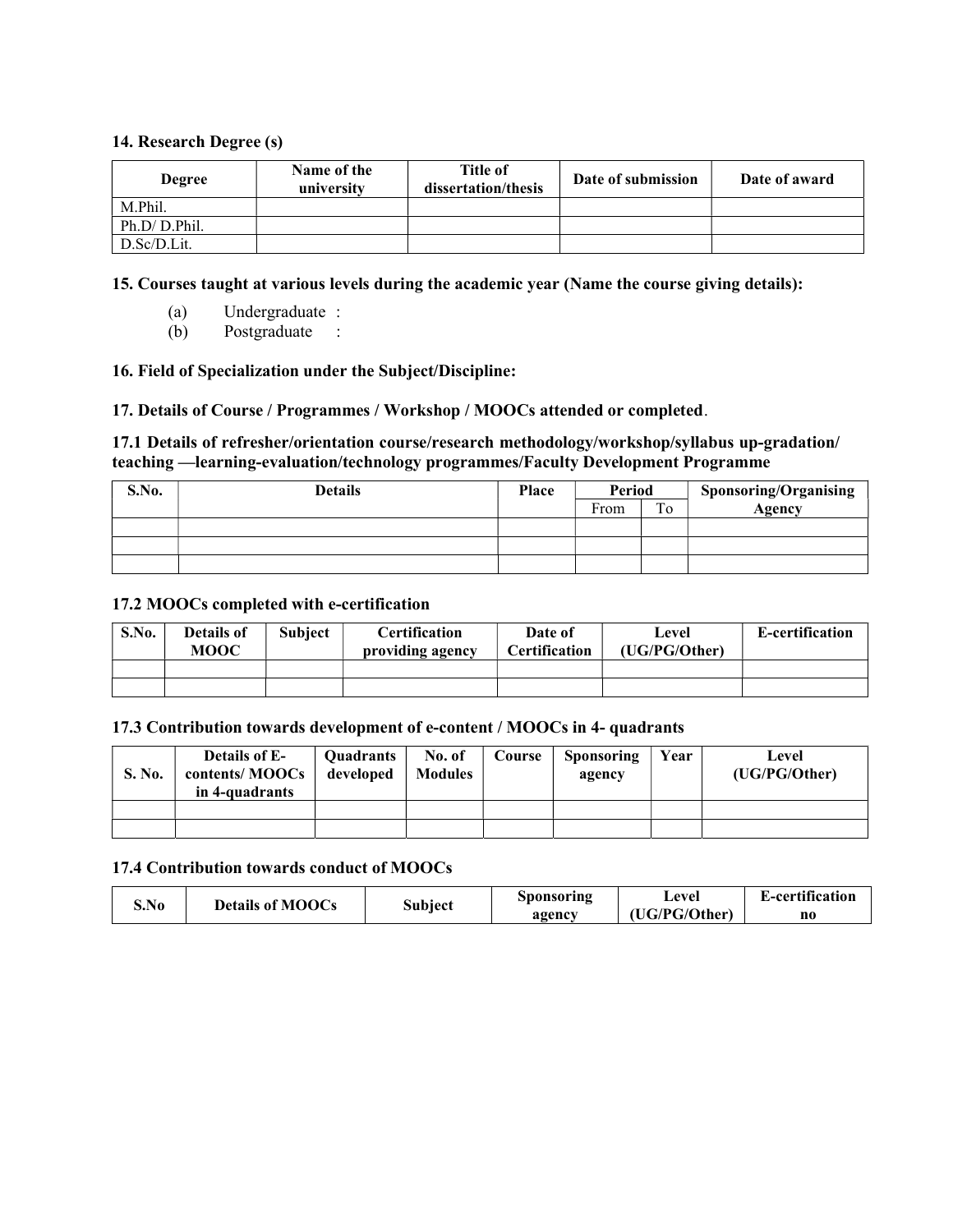## PART-B: ACADEMIC PERFORMANCE ASSESSMENT (Please refer to "Detailed Guidelines" for completing Part B)

## SECTION B.1: TEACHING, LEARNING, EVALUATION RELATED ACTIVITIES

## 1. Teaching Activity (Details of Lectures, Tutorials, Practicals, and other teaching-related activities) Grading Criteria:

# a)  $80\%$  & above — Good

- b) Below 80% but 70% & above Satisfactory
- c) Less than 70% Not Satisfactory

| S. No   | Year /<br><b>Semester</b> | Course /<br>Paper | Level<br>(PG / UG) | <b>Teaching</b><br>Mode | <b>Lectures/Tutorials/</b><br><b>Practical's / Other related</b><br>activities<br><b>Classes</b> | <b>Classes</b> | % Of<br><b>Assigned</b><br><b>Classes</b><br>Taught |
|---------|---------------------------|-------------------|--------------------|-------------------------|--------------------------------------------------------------------------------------------------|----------------|-----------------------------------------------------|
|         |                           |                   |                    |                         | <b>Assigned</b>                                                                                  | <b>Taught</b>  |                                                     |
| Grading |                           |                   |                    |                         |                                                                                                  |                |                                                     |

## SECTION B.2: ADMINISTRATIVE SUPPORT, PARTICIPATION IN STUDENT'S CO-CURRICULAR AND EXTRA- CURRICULAR ACTIVITIES, PERSONAL DEVELOPMENT RELATED TO TEACHING AND RESEARCH ACTIVITIES.

## 2. Student related activities/ Research Activities

## Grading Criteria

Good - Involved in at least 3 activities Satisfactory - 1-2 activities Not-satisfactory - Not involved / undertaken any of the activities

## a) Administrative responsibilities such as Head, Chairperson/ Dean / Director / coordinator, Warden etc.

| $\vert$ S. No |                         |                    | Institution / | Period |  |  |
|---------------|-------------------------|--------------------|---------------|--------|--|--|
|               | <b>Name of Activity</b> | <b>Designation</b> | Department    | From   |  |  |
|               |                         |                    |               |        |  |  |
|               |                         |                    |               |        |  |  |

b) Examination and evaluation duties assigned by the college / university or attending the examination paper evaluation.

| <b>S. No</b> | <b>Name of Activity</b> |             | Institution / | Period |    |
|--------------|-------------------------|-------------|---------------|--------|----|
|              |                         | Designation | Department    | From   | Tо |
|              |                         |             |               |        |    |
|              |                         |             |               |        |    |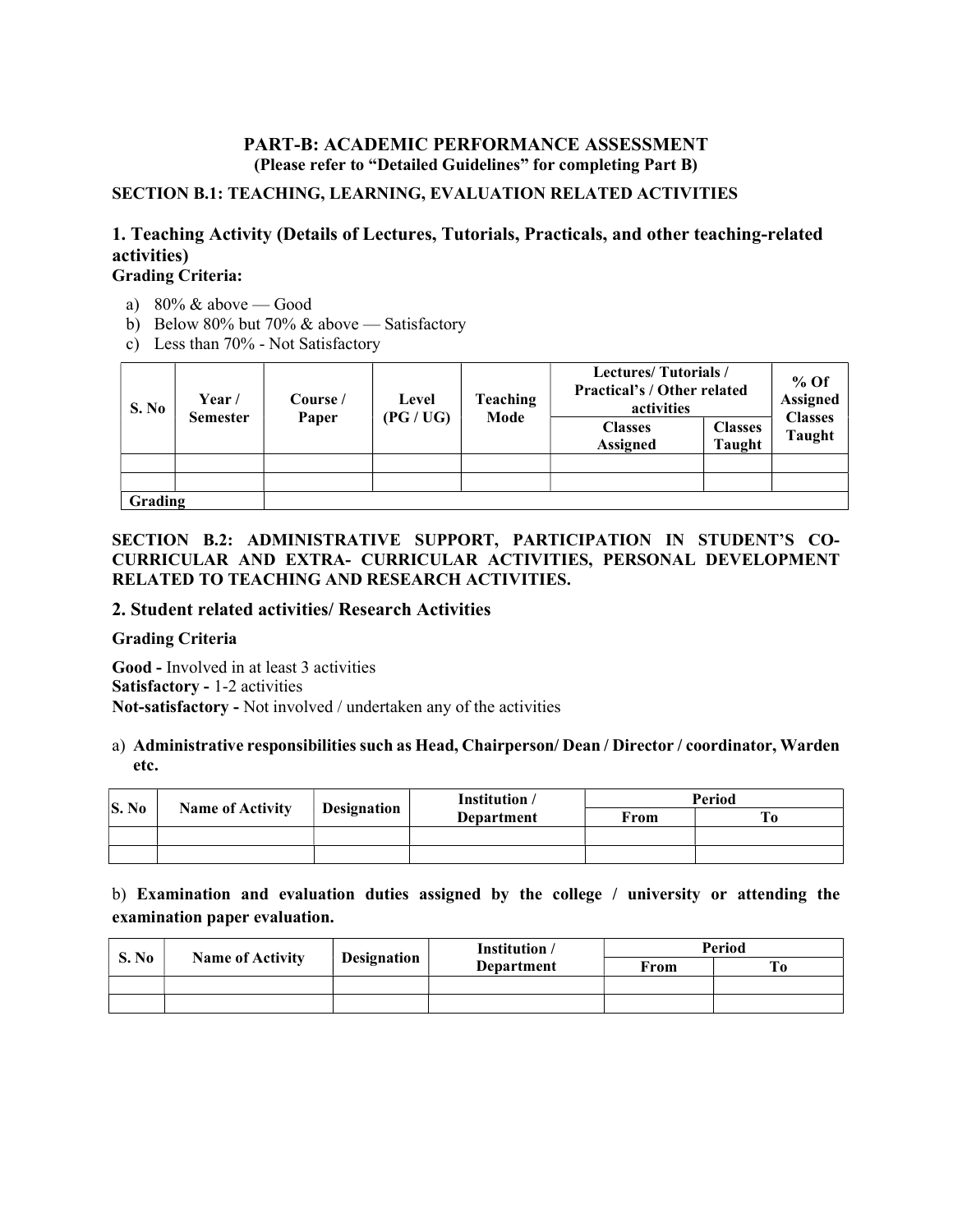## c) Student related co-curricular, extension and field-based activities such as student clubs, career counselling, study visits, student seminars and other events, cultural, sports NCC, NSS and community services

| S.No | <b>Name of Activity</b> | Level  | Institution /     | Period |    |  |
|------|-------------------------|--------|-------------------|--------|----|--|
|      |                         | UG/PG) | <b>Department</b> | From   | Tо |  |
|      |                         |        |                   |        |    |  |
|      |                         |        |                   |        |    |  |

d) Organizing seminars/ conferences/workshops, other college/university activities.

| <b>BT</b>    |                |       | <b>Period</b><br>∼<br>†rom |  | Sponsoring               |
|--------------|----------------|-------|----------------------------|--|--------------------------|
| <b>S. No</b> | <b>Details</b> | Place |                            |  | <b>Organising Agency</b> |
|              |                |       |                            |  |                          |

#### e) Evidence of actively involved in guiding Ph.D students.

| evel of Guidance. | Kegistered | <b>Thesis/ Dissertation Submitted</b> | Degree Awarded |
|-------------------|------------|---------------------------------------|----------------|
| $P_{h,L}$         |            |                                       |                |

#### f) Conducting minor or major research project sponsored by national or international agencies.

| S.No. |              | Period |                   |               |                                       |  |
|-------|--------------|--------|-------------------|---------------|---------------------------------------|--|
|       | <b>Title</b> | ∀rom   | <b>CONT</b><br>`O | Major / Minor | <b>Sponsoring / Organising Agency</b> |  |
|       |              |        |                   |               |                                       |  |

g) At least one single or joint publication in peer- reviewed or UGC list of Journals.

| S.<br>$\overline{\text{No}}$ | Title<br>of the<br>paper | Journal<br>Name | Year | Vol.<br>No. | Page<br>$\bf N_0$ | <b>ISSN</b><br>No. | Impact<br>Factor | Whether<br><b>Scopus</b><br><b>Indexed</b> | Authorship | Reference<br>number of UGC-<br><b>Care List</b> |
|------------------------------|--------------------------|-----------------|------|-------------|-------------------|--------------------|------------------|--------------------------------------------|------------|-------------------------------------------------|
|                              |                          |                 |      |             |                   |                    |                  |                                            |            |                                                 |
|                              |                          |                 |      |             |                   |                    |                  |                                            |            |                                                 |

## **Note**

Impact factor to be determined as per Thomson Reuters list The Authorship is to be filled as follows:

- One of Two Authors
- For more than two Authors:
- First/Principal/Corresponding Author
- Joint Author

## OVERALL GRADING FOR B.2

| 1 J<br>No<br>≏overeu<br>ΩT<br>ACL               |  |
|-------------------------------------------------|--|
| . .<br>177244<br>$\sim$ 0.00<br>$\sigma$ verale |  |

\*Note: Number of activities can be within or across the broad categories of activities.

(Please attach supporting documents as per requirement)

## SUMMARY OF GRADING FOR THE ACADEMIC YEAR

| S. No | <b>Activity</b>                            | Section | Gradation (To be given / verified by HOD |
|-------|--------------------------------------------|---------|------------------------------------------|
|       | <b>Teaching Activity</b>                   |         |                                          |
|       | <b>Student Related / Research Activity</b> |         |                                          |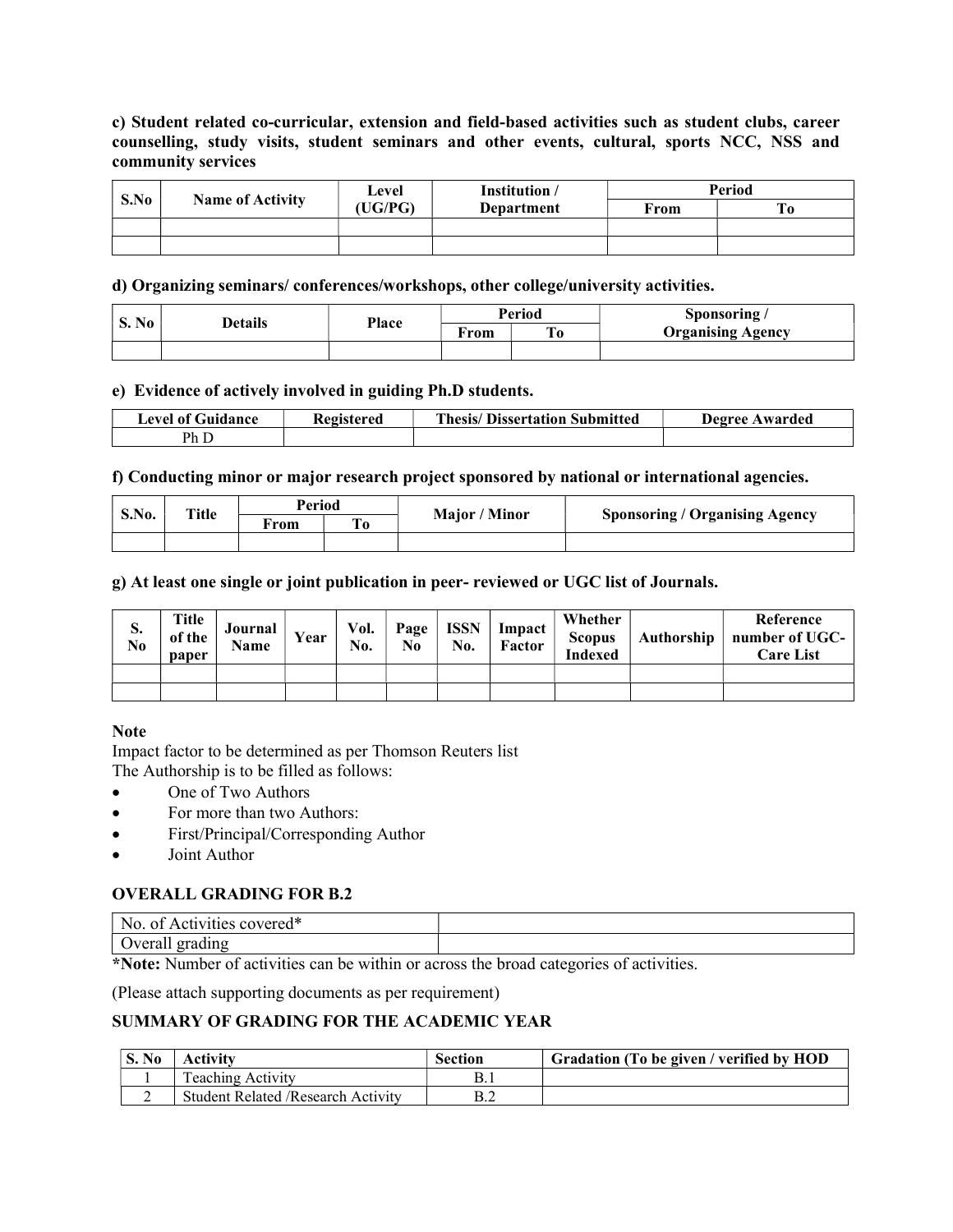## Overall Grading for the Academic Year for the Section B.1 and B.2\*

\*Note: Overall Grading for the Academic Year is to be defined as follows:

Good: Good in teaching and satisfactory or good in activity in Section B.2. Or Satisfactory: Satisfactory in teaching and good or satisfactory in activity in Section B.2. Not Satisfactory: If neither good nor satisfactory in overall grading

## SECTION B.3: Research and Academic Contributions

## 1. Published Research Papers in referred / Peer – reviewed or UGC listed journals

| S. No | <b>Title of</b><br>the<br>paper | Journ<br>al<br>Name | Year | Vol.<br>No. | No. | Page   ISSN<br>No. | Factor | Impact   SCOPUS  <br><b>Indexed</b> | Authorship | Reference<br>number of<br><b>UGC-Care list</b> |
|-------|---------------------------------|---------------------|------|-------------|-----|--------------------|--------|-------------------------------------|------------|------------------------------------------------|
|       |                                 |                     |      |             |     |                    |        |                                     |            |                                                |
|       |                                 |                     |      |             |     |                    |        |                                     |            |                                                |

Note:

Impact factor to be determined as per Thomson Reuters list The Authorship is to be filled as follows

- One of Two Authors
- For more than two Authors:
- First/Principal/Corresponding Author
- Joint Author

## 2. Publications (other than Research papers)

a (i) Books authored as one of two authors / First / Principal/ Corresponding Author/ Joint Author

| S. No | Title of the<br><b>Book</b> | Authorship* | <b>Level of Publisher</b><br>(National /<br><b>International</b> ) | Publisher (with city/<br>country & year of<br><b>Publication</b> | <b>ISBN</b> | Whether<br>refereed |
|-------|-----------------------------|-------------|--------------------------------------------------------------------|------------------------------------------------------------------|-------------|---------------------|
|       |                             |             |                                                                    |                                                                  |             |                     |
|       |                             |             |                                                                    |                                                                  |             |                     |
|       |                             |             |                                                                    |                                                                  |             |                     |

\* The Authorship is to be filled as follows:

- One of Two Authors
- For more than two Authors:
- First/Principal/Corresponding Author
- Joint Author

## a. (ii) Chapter in Edited Books

| S. No | <b>Title of Edited</b><br><b>Book</b> | <b>Title of</b><br><b>Chapter</b> | Authorship* | Publisher (with city /<br>country) & year of<br>publication | <b>ISBN</b> | Whether<br>refereed |
|-------|---------------------------------------|-----------------------------------|-------------|-------------------------------------------------------------|-------------|---------------------|
|       |                                       |                                   |             |                                                             |             |                     |
|       |                                       |                                   |             |                                                             |             |                     |
|       |                                       |                                   |             |                                                             |             |                     |

\* The Authorship is to be filled as follows:

- One of Two Authors
- For more than two Authors: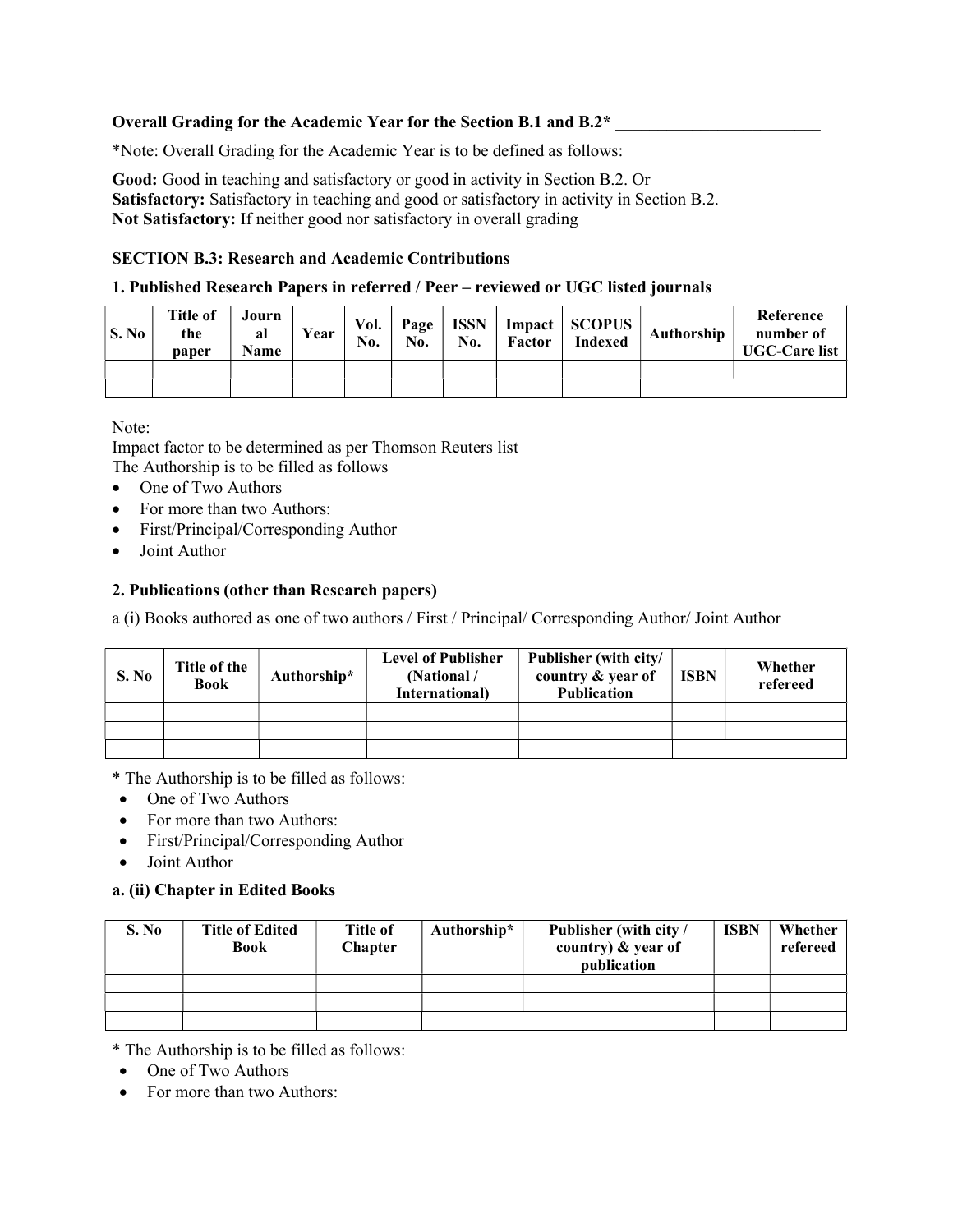- First/Principal/Corresponding Author
- Joint Author

a. (iii) Books Edited as one of two Editor / First/ Principal / Corresponding Editor / Joint Editor

| S. No | Title of<br>the Book | Editorship* | Level of Publisher   Publisher (with city<br>(National)<br>International) | / country) & year of   ISBN<br>publication | Whether<br>refereed |
|-------|----------------------|-------------|---------------------------------------------------------------------------|--------------------------------------------|---------------------|
|       |                      |             |                                                                           |                                            |                     |
|       |                      |             |                                                                           |                                            |                     |
|       |                      |             |                                                                           |                                            |                     |

# \* The Editorship is to be filled as follows:

- One of Two Authors
- For more than two Authors:
- First/Principal/Corresponding Author
- Joint Author

## b. Translation works in Indian and Foreign languages by qualified faculties.

b. (i) Chapter or Research Paper

| S.No | Title of the<br>Paper/Chapter | Journal<br>/Book<br><b>Name</b> | Year | Vol.<br>No. | Page<br>No. | ISSN/<br><b>ISBN</b> | Factor | Impact   Authorship* | Reference<br>number<br>of $UGC -$<br><b>Care List</b> |
|------|-------------------------------|---------------------------------|------|-------------|-------------|----------------------|--------|----------------------|-------------------------------------------------------|
|      |                               |                                 |      |             |             |                      |        |                      |                                                       |
|      |                               |                                 |      |             |             |                      |        |                      |                                                       |
|      |                               |                                 |      |             |             |                      |        |                      |                                                       |

\* Authorship is to be filled as follows

- One of Two Authors
- For more than two Authors:
- First/Principal/Corresponding Author
- Joint Author

## b. (ii) Book Translated

| S. No | <b>Title of the Book</b> | Authorship* | Publisher (with city/   ISBN<br>country $\&$ year of<br><b>Publication</b> | Whether<br>refereed |
|-------|--------------------------|-------------|----------------------------------------------------------------------------|---------------------|
|       |                          |             |                                                                            |                     |
|       |                          |             |                                                                            |                     |
|       |                          |             |                                                                            |                     |

\* Authorship is to be filled as follows

- One of Two Authors
- For more than two Authors:
- First/Principal/Corresponding Author
- Joint Author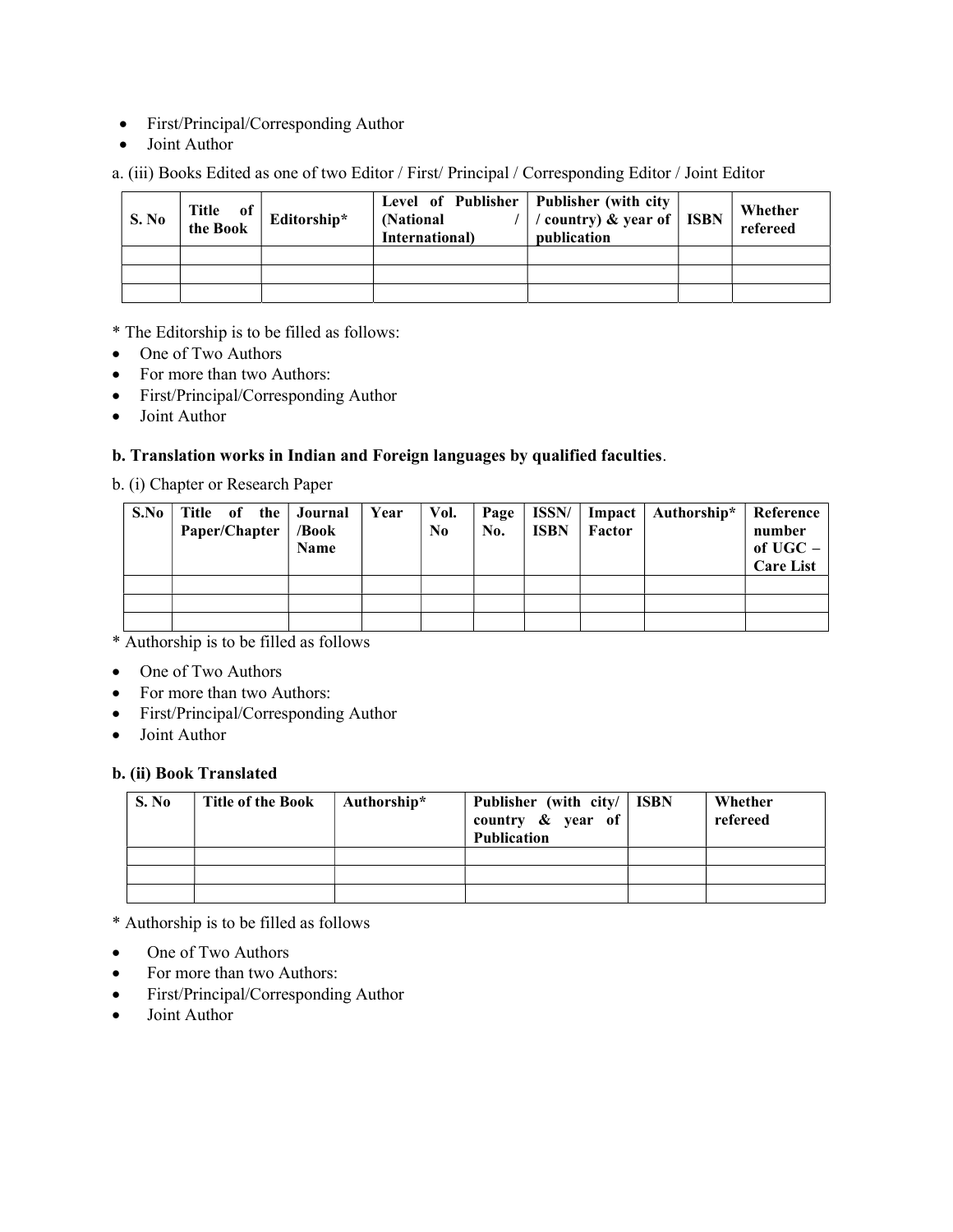## 3. Creation of ICT medicated Teaching Learning Pedagogy and content and development of new and innovative courses and curricula

## a) Development of Innovative Pedagogy

| S. No | Name of the<br>Module | Subject | <b>Stream</b> | Organization<br>for which it<br>was developed | Year | Level<br>(UG/PG/Other) | Weblink |
|-------|-----------------------|---------|---------------|-----------------------------------------------|------|------------------------|---------|
|       |                       |         |               |                                               |      |                        |         |
|       |                       |         |               |                                               |      |                        |         |
|       |                       |         |               |                                               |      |                        |         |

## b) Design of new Curricula and Courses

| S. No | Name of the<br><b>Curricula/Course</b> | <b>Subject</b> | <b>Organization for</b><br>which it was<br>developed | Year | Level<br>(UG/PG/Other) | Weblink |
|-------|----------------------------------------|----------------|------------------------------------------------------|------|------------------------|---------|
|       |                                        |                |                                                      |      |                        |         |
|       |                                        |                |                                                      |      |                        |         |
|       |                                        |                |                                                      |      |                        |         |

## c) Development of MOOCs

c.1 Development of complete MOOCs in 4 quadrants for a course with credits

| S. No | Details of<br><b>MOOC</b><br>(with no of<br>quadrant) | Details of<br>Module | Course | Subject | Organization<br>for which it<br>was<br>developed | Level<br>(UG/PG/Other) | Weblink |
|-------|-------------------------------------------------------|----------------------|--------|---------|--------------------------------------------------|------------------------|---------|
|       |                                                       |                      |        |         |                                                  |                        |         |
|       |                                                       |                      |        |         |                                                  |                        |         |
|       |                                                       |                      |        |         |                                                  |                        |         |

c.3. Content writer /subject matter expert for each module of MOOCs (at least one quadrant )

| S. No | Details of<br><b>MOOC</b><br>(with no of<br>quadrant) | Details of<br>Module | Course | Subject | Organization<br>for which it<br>was<br>developed | Level<br>(UG/PG/Other) | Weblink |
|-------|-------------------------------------------------------|----------------------|--------|---------|--------------------------------------------------|------------------------|---------|
|       |                                                       |                      |        |         |                                                  |                        |         |
|       |                                                       |                      |        |         |                                                  |                        |         |
|       |                                                       |                      |        |         |                                                  |                        |         |

c.4 Course Coordinator for MOOCs (4 credit course)

| S. No | Details of<br><b>MOOC</b><br>(with no of<br>quadrant) | <b>Credits</b> | Course | Subject | Organization<br>for which it<br>was<br>developed | Level<br>(UG/PG/Other) | Weblink |
|-------|-------------------------------------------------------|----------------|--------|---------|--------------------------------------------------|------------------------|---------|
|       |                                                       |                |        |         |                                                  |                        |         |
|       |                                                       |                |        |         |                                                  |                        |         |
|       |                                                       |                |        |         |                                                  |                        |         |

## d. Development of E-Content

d.1 Development of e-content in 4 quadrants for a complete course /e- book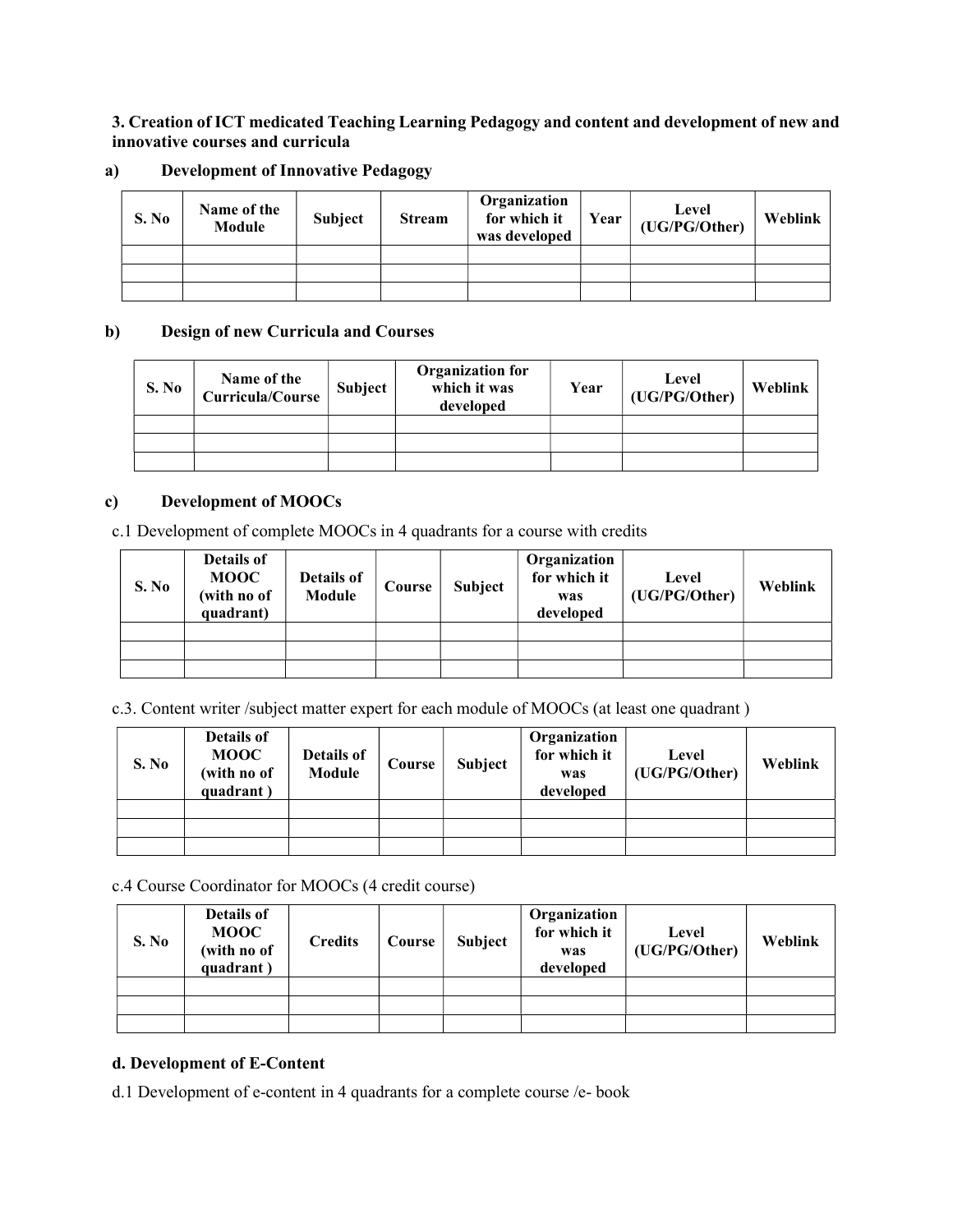| S. No | Details of E-<br>content (with no<br>of quadrant) | Course/E-<br>book | Subject | Organization<br>for which it was<br>developed | Level<br>(UG/PG/Other) | Weblink |
|-------|---------------------------------------------------|-------------------|---------|-----------------------------------------------|------------------------|---------|
|       |                                                   |                   |         |                                               |                        |         |
|       |                                                   |                   |         |                                               |                        |         |
|       |                                                   |                   |         |                                               |                        |         |

# d.2 E-Content (developed in 4 quadrants ) per module

| S. No | <b>Details of E-</b><br>content (with no<br>of quadrant) | Module | <b>Subject</b> | Organization<br>for which it<br>was developed | Level<br>(UG/PG/Other) | Weblink |
|-------|----------------------------------------------------------|--------|----------------|-----------------------------------------------|------------------------|---------|
|       |                                                          |        |                |                                               |                        |         |
|       |                                                          |        |                |                                               |                        |         |
|       |                                                          |        |                |                                               |                        |         |

d.3 Contribution to development of e-content module in complete course / paper / e-book (at least one quadrant )

| <b>S. No</b> | <b>Details of E-</b><br>content (with no<br>of quadrant) | <b>Details</b><br>of<br>Module | Course | <b>Subject</b> | Organization<br>for which it was<br>developed | Level<br>(UG/PG/Other) | Weblink |
|--------------|----------------------------------------------------------|--------------------------------|--------|----------------|-----------------------------------------------|------------------------|---------|
|              |                                                          |                                |        |                |                                               |                        |         |
|              |                                                          |                                |        |                |                                               |                        |         |
|              |                                                          |                                |        |                |                                               |                        |         |

d.4.Editor of e-content for complete course/paper/e-book

| S. No | Details of E-   Course/Paper/e-<br>content (with no   book<br>of quadrant) |  | Subject   Organization<br>was developed | Level<br>for which it $\vert$ (UG/PG/Other) | Weblink |
|-------|----------------------------------------------------------------------------|--|-----------------------------------------|---------------------------------------------|---------|
|       |                                                                            |  |                                         |                                             |         |
|       |                                                                            |  |                                         |                                             |         |
|       |                                                                            |  |                                         |                                             |         |

#### 3. a) Research Guidance

| <b>Level of Guidance</b> | Registered | <b>Thesis/Dissertation</b><br>submitted | Degree awarded |  |
|--------------------------|------------|-----------------------------------------|----------------|--|
| Ph.D                     |            |                                         |                |  |
| MPhil./P.G. Dissertation |            |                                         |                |  |

# 3. b) Research Projects Completed

| S.No | Title | <b>Status of</b><br>PI* | Duration<br>in<br>months) | Period<br>(From to)<br>Dates to be<br>given | <b>Total Grant/</b><br><b>Funding</b><br>received (Rs.) | Name of<br>Sponsoring/<br><b>Funding</b><br>Agency | Outcome<br>of the<br>project |
|------|-------|-------------------------|---------------------------|---------------------------------------------|---------------------------------------------------------|----------------------------------------------------|------------------------------|
|      |       |                         |                           |                                             |                                                         |                                                    |                              |
|      |       |                         |                           |                                             |                                                         |                                                    |                              |

\* Kindly indicate, whether you are Sole PI/PI/Co-PI in the project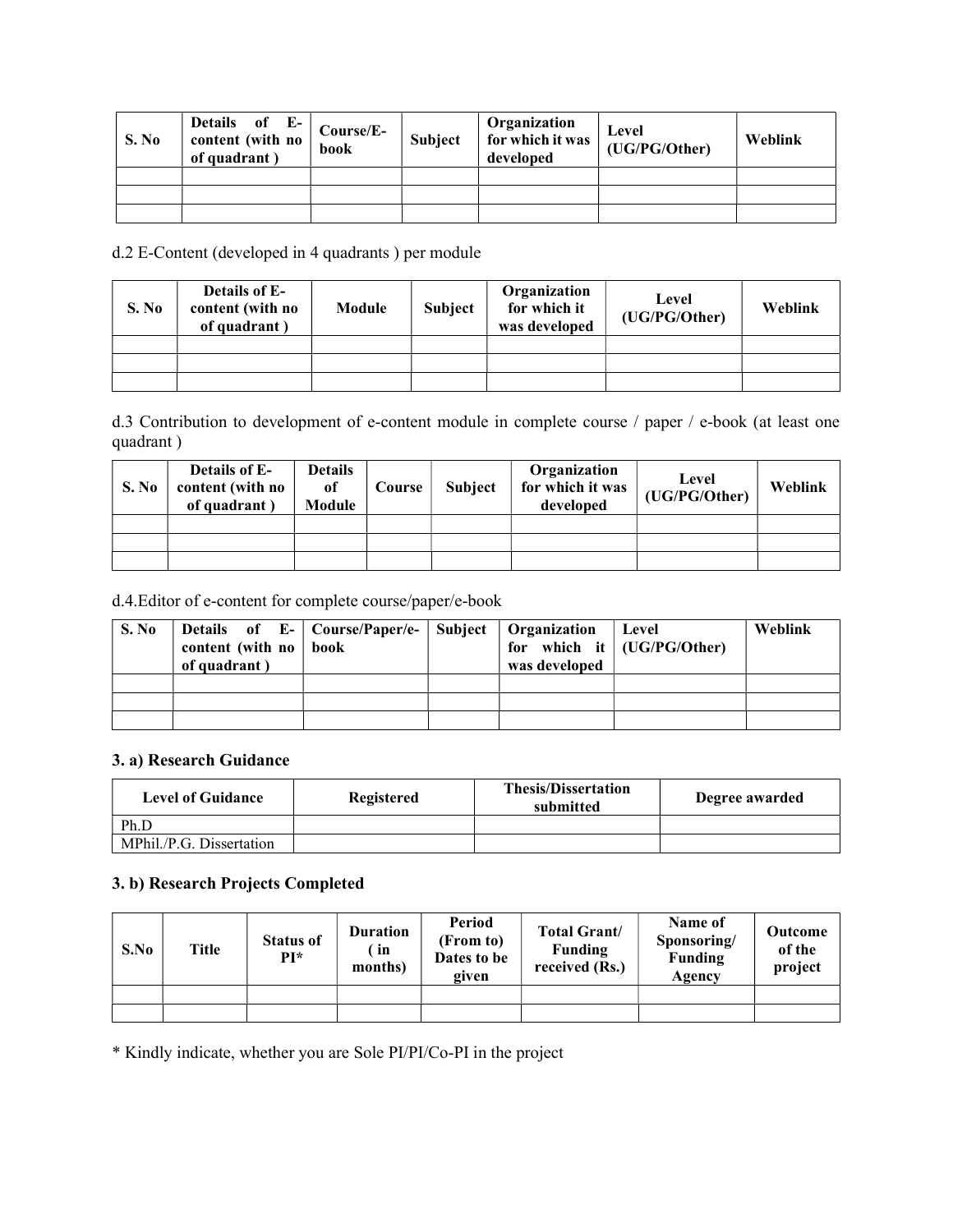## c) Research Projects ongoing

| S. No | Title | <b>Status of</b><br>PI* | <b>Duration</b><br>in months) | Period<br>(From to)<br>Dates to be<br>given | <b>Total Grant</b> /<br><b>Funding</b><br>received (Rs.) | Name of<br>Sponsoring/<br><b>Funding</b><br>Agencv | Outcome<br>of the<br>project |
|-------|-------|-------------------------|-------------------------------|---------------------------------------------|----------------------------------------------------------|----------------------------------------------------|------------------------------|
|       |       |                         |                               |                                             |                                                          |                                                    |                              |
|       |       |                         |                               |                                             |                                                          |                                                    |                              |

#### d) Consultancy

| S.No | <b>Title</b> | <b>Duration</b><br>in months) | Period<br>(From<br>to)<br>Dates to be<br>given | Grant/<br>Total<br>Funding<br>received (Rs.) | of<br><b>Name</b><br>Sponsoring/<br><b>Funding Agency</b> | Whether routed<br>through Parent<br>University<br>College |
|------|--------------|-------------------------------|------------------------------------------------|----------------------------------------------|-----------------------------------------------------------|-----------------------------------------------------------|
|      |              |                               |                                                |                                              |                                                           |                                                           |
|      |              |                               |                                                |                                              |                                                           |                                                           |

#### 5. a) Patents

| S.No | Title* | $Area/Subject$ Date | Award | of   Level<br>(International   Number<br>/National | Reference | <b>Sponsoring</b><br>Agency |
|------|--------|---------------------|-------|----------------------------------------------------|-----------|-----------------------------|
|      |        |                     |       |                                                    |           |                             |
|      |        |                     |       |                                                    |           |                             |

\*Only patents awarded are to be mentioned

b) Policy Document (submitted to an International body/ organization like UNO/UNESCO/World Bank/ International Monetary Fund etc. or Central Government or state government)

| S. No | Title* | Area /<br><b>Subject</b> | Date of<br>publication /<br>submission | Level<br>(International /<br><b>National / State</b> | Reference<br><b>Number</b> | <b>Sponsoring</b><br>Agency |
|-------|--------|--------------------------|----------------------------------------|------------------------------------------------------|----------------------------|-----------------------------|
|       |        |                          |                                        |                                                      |                            |                             |
|       |        |                          |                                        |                                                      |                            |                             |

\* Only policy document published / submitted to bodies / organization detailed above shall be considered.

#### c) Awards / Fellowship

| S. No | Name of Award / Honor* | Area/Subject | Name of<br>Awarding<br><b>Body</b> | Level<br><i>(International)</i><br>/National/State | Date |
|-------|------------------------|--------------|------------------------------------|----------------------------------------------------|------|
|       |                        |              |                                    |                                                    |      |
|       |                        |              |                                    |                                                    |      |

\* Entries for awards made in this section should be from post graduation onwards only. Junior / Senior research fellowship and non-net fellowship should not be included .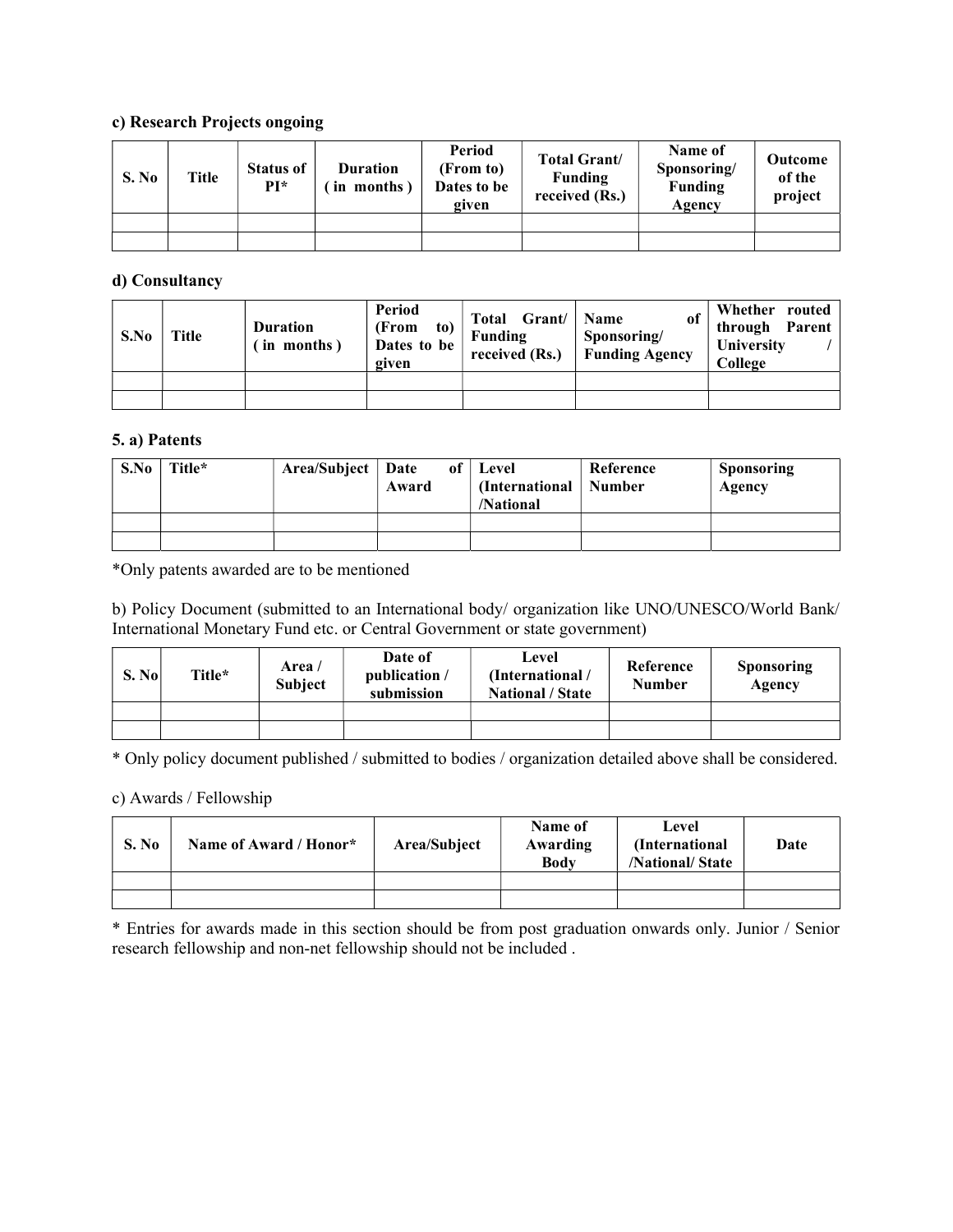6. Invited lectures / Resource person/ paper presentation in Seminars/ Conference/ full paper in conference proceedings (Paper presented in Seminars/Conferences and also published as full paper in Conference proceedings will be counted only once)

| S.No | Title<br>$\mathsf{\scriptstyle \perp}$ ecture $\mathsf{\scriptstyle \perp}$<br>paper | Invited lecture/<br><b>Resource Person</b><br>paper<br><b>Presented</b> | Nature of<br>Programm<br>$e^*$ | <b>Details</b> | Leve<br>$* *$ | Date of<br>Presentatio<br>n | <b>Duratio</b><br>n (in<br>minutes | <b>Sponsorin</b><br>g Agency |
|------|--------------------------------------------------------------------------------------|-------------------------------------------------------------------------|--------------------------------|----------------|---------------|-----------------------------|------------------------------------|------------------------------|
|      |                                                                                      |                                                                         |                                |                |               |                             |                                    |                              |
|      |                                                                                      |                                                                         |                                |                |               |                             |                                    |                              |

\* Seminar/FDP/Conference

\*\* Level: International (Abroad) Intern national (within country) National / State/ University

(Please attach supporting documents wherever required)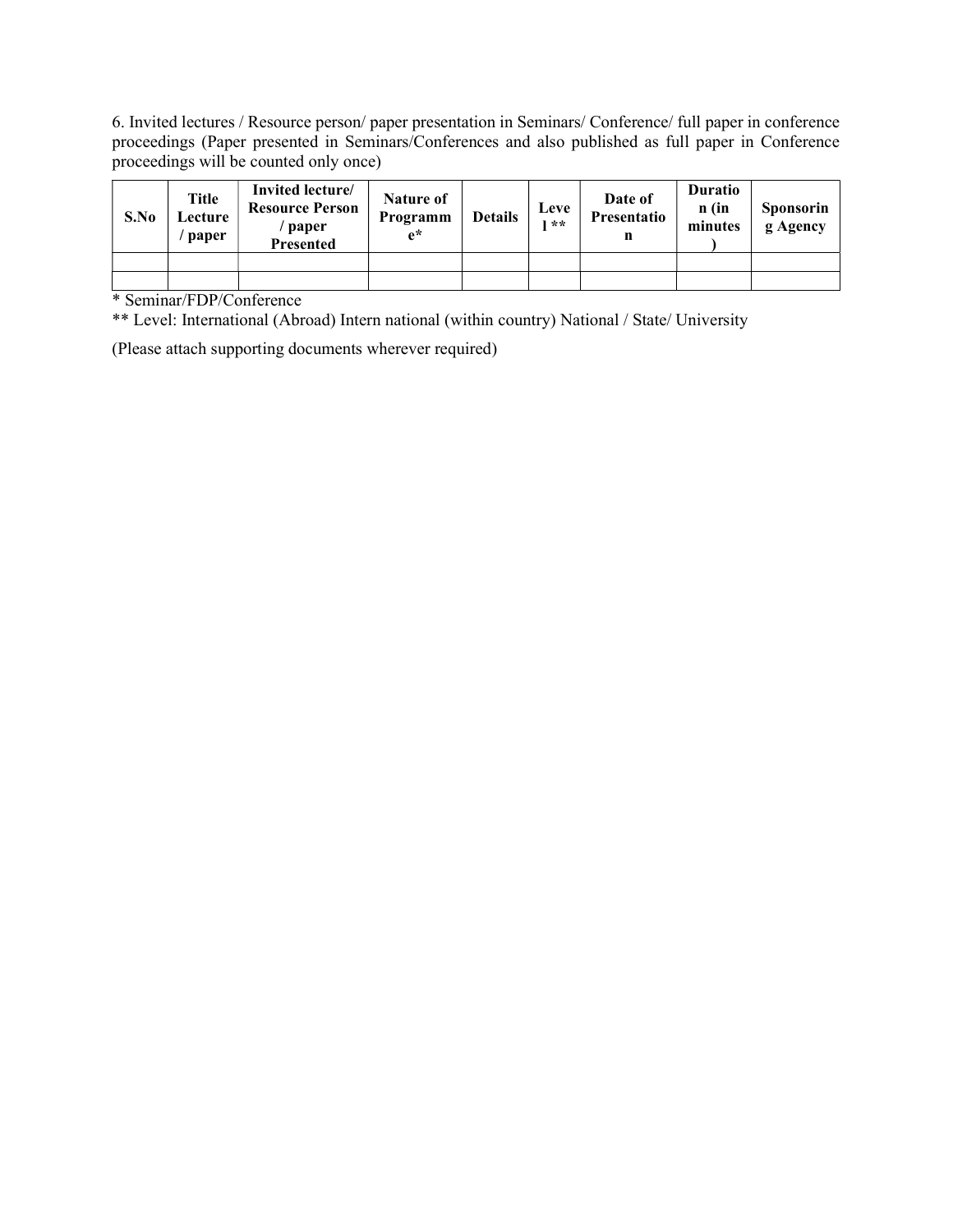#### PART-C: OTHER RELEVANT INFORMATION

- a) Membership/ Fellowship of Learned bodies / societies.
- b) Literary, cultural or other activities (e.g. attainment in sports etc.) in which the applicant is interested and distinctions obtained:
- c) Please give details of any other credential, significant contributions, awards received, responsibilities, etc. not mentioned earlier.
- d) Future Plans (In approximately 150 words):

List of Enclosures: (Please attach self-certified copies of certificate, sanction orders, papers etc, wherever necessary)

| $\mathbf{1}$   | 11     |
|----------------|--------|
| $\overline{2}$ | 12     |
| 3              | 13     |
| $\overline{4}$ | 14     |
| 5              | 15     |
| 6              | 16     |
| $\overline{7}$ | $17\,$ |
| $\,$ 8 $\,$    | 18     |
| 9              | 19     |
| 10             | $20\,$ |

## PART D- DECLARATION

I have read the applicable guidelines, which are binding. I do hereby solemnly declare that the information given, the statements made and documents uploaded with this application form are correct and true to the best of my knowledge and belief. If any information given by me in this application is found to be false or misleading, my candidature is liable to be cancelled and I may be subjected to legal/disciplinary proceedings.

Date:

Place:

Signature & Designation of the Applicant

Certified that ............................................................................................................................... has been working as .................................................... in this Department since ……………………………………………..